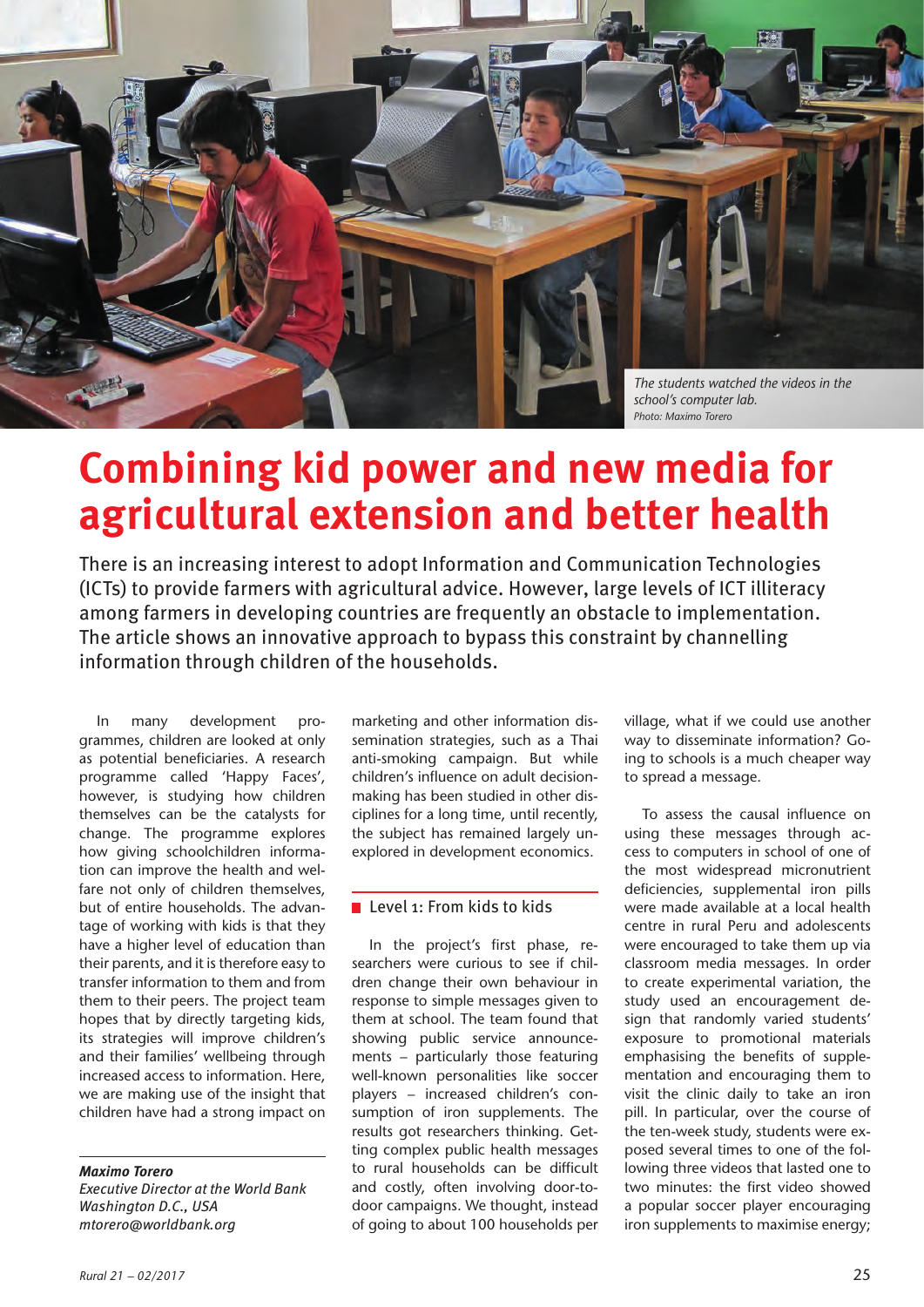# Focus

the second showed a doctor encouraging iron supplements for overall health; and the third "placebo" video did not mention iron at all and instead featured a dentist encouraging oral hygiene. The first two videos served both to explain the benefits of iron to the children, and to remind them to take the iron pills. Each video lasted between 70 and 100 seconds, and on average, students viewed the same one of the three videos 5.75 times over the ten-week period.

Results from school administrative records provide novel evidence that reducing iron deficiency results almost immediately in a large and significant improvement in school performance. For anaemic students, an average of ten 100mg iron pills over three months improves average test scores by 0.4 standard deviations and increases the likelihood of grade progression by eleven per cent. Supplementation also raises anaemic students' aspirations for the future. Furthermore, our results indicate that brief media messages are a highly effective means of encouraging adolescents to take advantage of supplements made available through public clinics. In 1993, the World Health Organization (WHO) recommended actions for the development of assessment, advocacy, prevention and control initiatives in most countries to reduce anaemia among adolescent girls. Yet, while effective, national Weekly Iron-Folic Acid



*The adolescents beeing tested for Anaemia. Photo: Maximo Torero*



*Source: Chong, A.; Cohen, I.; Field, E.; Nakasone, E.; and Torero, M.; (2016). Iron Deficiency and Schooling Attainment in Peru. American Economic Journal: Applied Economics 2016, 8(4): 222–255.*

Supplementation (WIFS) programmes are extremely costly to implement and thus out of the question in many resource-poor settings. Furthermore, even when such programmes are put into place, it may be difficult to reach adolescents who are not in school. Our results demonstrate that the passive distribution of iron supplements through health clinics can achieve very high rates of compliance among anaemic adolescents with the addition of simple, low-cost media messages delivered on a regular basis. Similar programmes could be implemented at scale in sub-Saharan Africa at a fraction of the cost of current WIFS recommendations.

### $\blacksquare$  Level 2: From kids to parents

So far, the idea has worked. In the second phase of the project, researchers looked to discover whether children effectively transmit information to adults in their household, and whether those adults then change their own behaviour and household decisions based on the new information. Children received lessons on diagnosing and preventing cysticercosis, an infection spread by tapeworms in raw or undercooked pork. The disease is endemic in rural areas of the northern coast of Peru and is the leading cause of adult-onset epilepsy in much of the developing world. Although many people are aware of the link between household livestock and cysticercosis, they often don't know that the disease can lead to seizures and death or that contamination can be reduced by proper hand washing. Project researchers launched a community health campaign involving posters and free access to testing and treatment. At the same time, they used games, slideshows, and other visual aids to teach schoolchildren about the importance of testing for and preventing cysticercosis.

The results show that children talked with their parents about what they had learned, and in turn these adults demanded more testing compared to those adults who only received the community health campaign. This growing demand could lead to a fall in the levels of infected livestock and could substantially improve cysticercosis prevention.

Now, Happy Faces has again tried the same mechanism, with children being shown simple Internet messages that teach low-cost solutions to common agricultural problems found in their households' plots. The idea behind this is that if children pass on these messages to their parents, they could play a vital role in resolving these problems and in improving their family's agricultural productivity and nutrition at a very small cost. This is especially interesting where traditional extension programmes are plagued with high costs of reaching isolated areas.